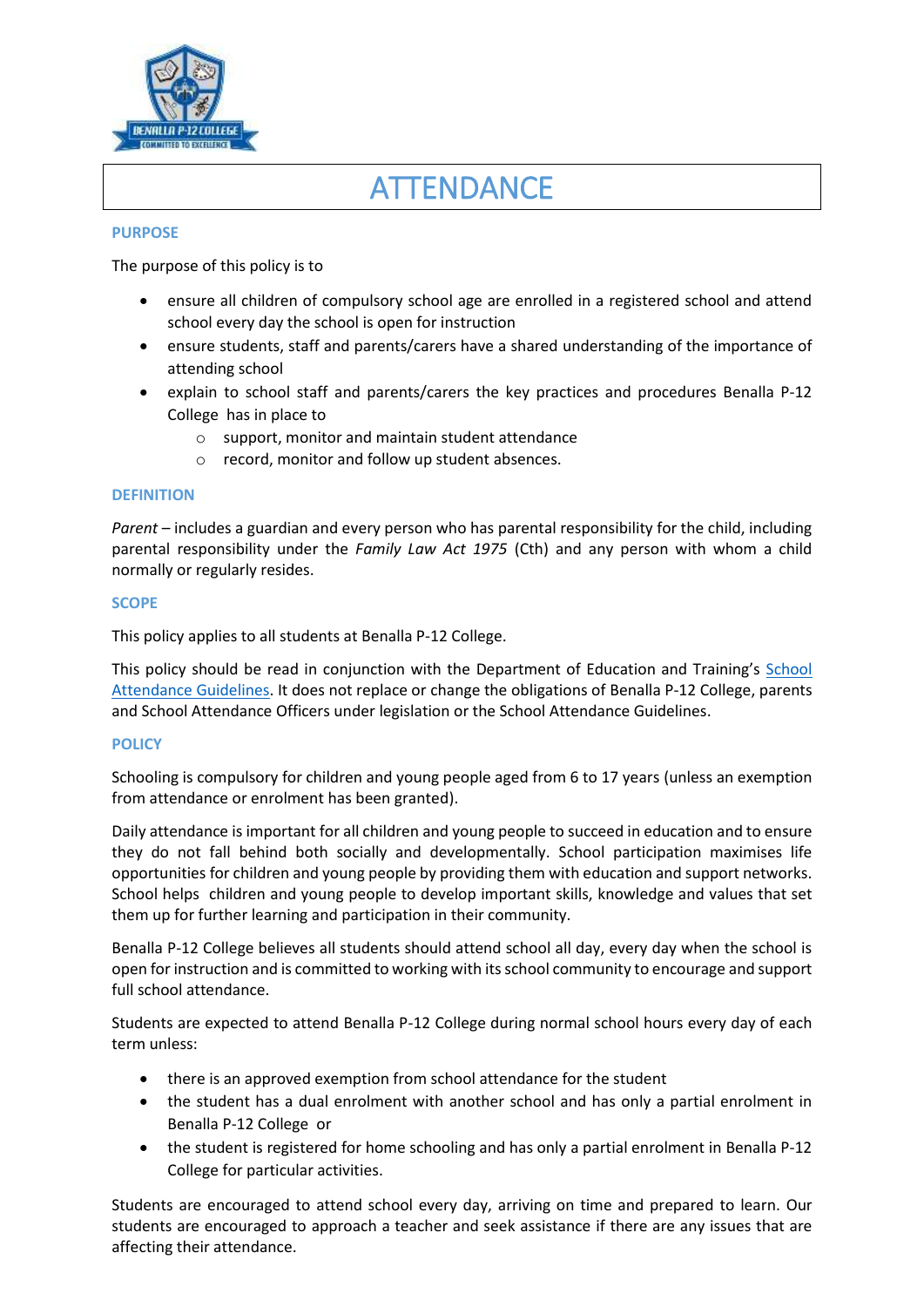Both schools and parents/carers have an important role to play in supporting students to attend school every day.

Benalla P-12 College parents/carers are encouraged to ensure their child/children attend school on time every day when instruction is offered, to communicating openly with the school and providing valid explanations for any absence.

Parents/carers will communicate with the relevant staff at Benalla P-12 College about any issues affecting their child's attendance and work in partnership with the school to address any concerns.

Parents/carers will provide a reasonable explanation for their child's absence from school and endeavour to schedule family holidays, appointments and other activities outside of school hours.

Our school will identify individual students or cohorts who are vulnerable and whose attendance is at risk and/or declining and will work with these students and their parents/carers to improve their attendance through a range of interventions and supports.

#### **Supporting and promoting attendance**

Benalla P-12 College *Student Wellbeing and Engagement Policy* supports student attendance.

Our school promotes student attendance by publicly recognising positive student attendance. Benalla P-College provides out-of-school programs that promote attendance and punctuality eg Alternative program, breakfast club and study groups.

## **Recording attendance**

Benalla P-12 College Primary must record student attendance twice per day.

This is necessary to:

- meet legislative requirements
- discharge Benalla P-12 College's duty of care for all students.

Attendance will be recorded by classroom teachers at start of the school day and after lunch using Compass.

If students are in attendance at a school approved activity, the teacher in charge of the activity will record them as being present.

Benalla P-12 College Secondary must record attendance in every class. This is necessary to:

- meet legislative requirements
- discharge Benalla P-12 College's duty of care for all students
- meet Victorian Curriculum and Assessment Authority requirements for VCE students

Attendance will be recorded by the classroom teacher at the start of each lesson using Compass.

If students are in attendance at a school approved activity, the teacher in charge of the activity will record them as being present**.**

#### **Recording absences**

For absences where there is no exemption in place, a parent/carer must provide an explanation on each occasion to the school.

Parents/carer should notify Benalla P-12 College of absences by:

• entering an attendance note into the Compass app or by telephoning the relevant Campus Attendance Hotline or office:

| <b>Avon St</b> Yrs F-4 | <b>Waller St Yrs F-4</b> | <b>Clarke St Yrs 5-6</b> | <b>Faithfull St Yrs 7-12</b> |
|------------------------|--------------------------|--------------------------|------------------------------|
| 5762 1646              | 5762 2600                | 5761 2752                | 5761 2777                    |
|                        |                          |                          | Attendance Hotline           |
|                        |                          |                          | 5761 2747                    |
|                        |                          |                          |                              |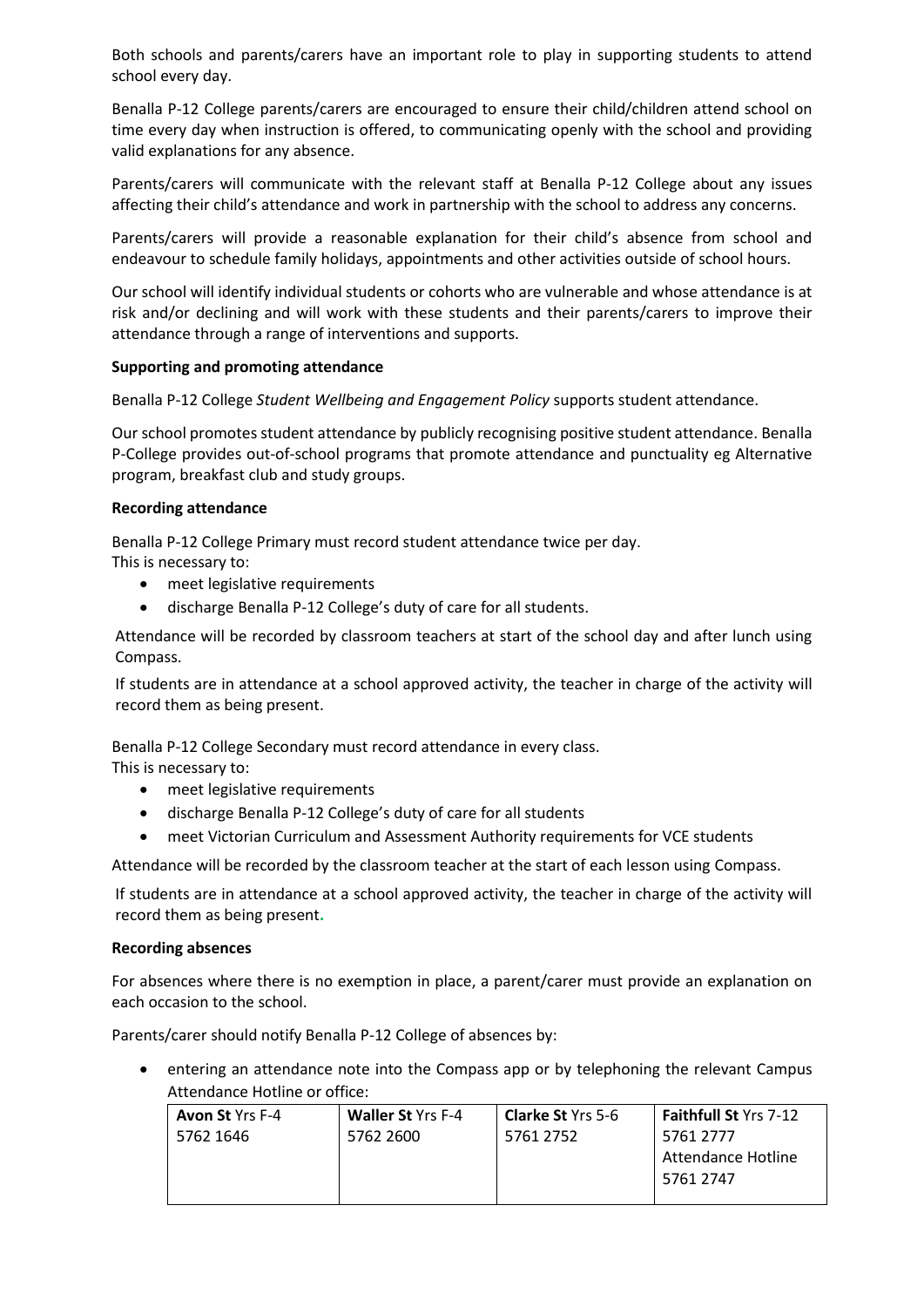**Step One** If a student is absent or late to school without reason on a particular day and the school has not been previously notified by a parent/carer, or the absence is otherwise unexplained, Benalla P-12 College will notify parents and carers by an SMS on their mobile phones. . This is done once daily at 10.30am. Benalla P-12 College will attempt to contact parents/carers as soon as practicable on the same day of the unexplained absence, allowing time for the parent to respond.

If contact cannot be made with the parent/carer (due to incorrect contact details or no response from the family), the school will attempt to make contact with any emergency contact/s nominated on the student's file held by the school, where possible, on the day of the unexplained absence.

- **Step Two** Second consecutive absence as above.
- **Step Three** Third consecutive day of absence referred to wellbeing staff and campus principal for follow up and contact.

Benalla P-12 College will keep a record of the reason given for each absence. The Principal will determine if the explanation provided is a **reasonable excuse** for the purposes of the parent/carer meeting their responsibilities under the *Education Training Reform Act 2006* and the School Attendance Guidelines.

If Benalla P-12 College considers that the parent/carer has provided a **reasonable excuse** for their child's absence the absence will be marked as 'Parent Choice Authorised '.

If the school determines that no reasonable excuse has been provided, the absence will be marked as 'Parent Choice Unauthorised .

The Principal has the discretion to accept a reason given by a parent/carer for a student's absence. The Principal will generally excuse:

- medical and dental appointments, where out of hours appointments are not possible or appropriate
- bereavement or attendance at the funeral of a relative or friend of the student, including a student required to attend Sorry Business
- school refusal, if a plan is in place with the parent/carer to address causes and support the student's return to school
- cultural observance if the parent/carer notifies the school in advance
- family holidays where the parent notifies the school in advance

If no explanation is provided by the parent/carer within 10 school days of an absence, it will be recorded as an 'unexplained absence' and recorded on the student's file.

Parents/carers will be notified if an absence has not been excused.

## **Managing non-attendance and supporting student engagement**

Where absences are of concern due to their nature or frequency, or where a student has been absent for more than five days, Benalla P-12 College will work collaboratively with parents/carer, the student, and other professionals, where appropriate, to develop strategies to improve attendance, including:

- establishing an Attendance Student Support Group
- implementing a Return to School Plan
- implementing an Individual Education Plan
- implementing a Student Absence Learning Plan for students who will be absent for an extended period
- arranging for assistance from relevant student wellbeing staff.

We understand from time to time that some students will need additional supports and assistance, and in collaboration with the student and their family, we will endeavour to provide this support when it is required.